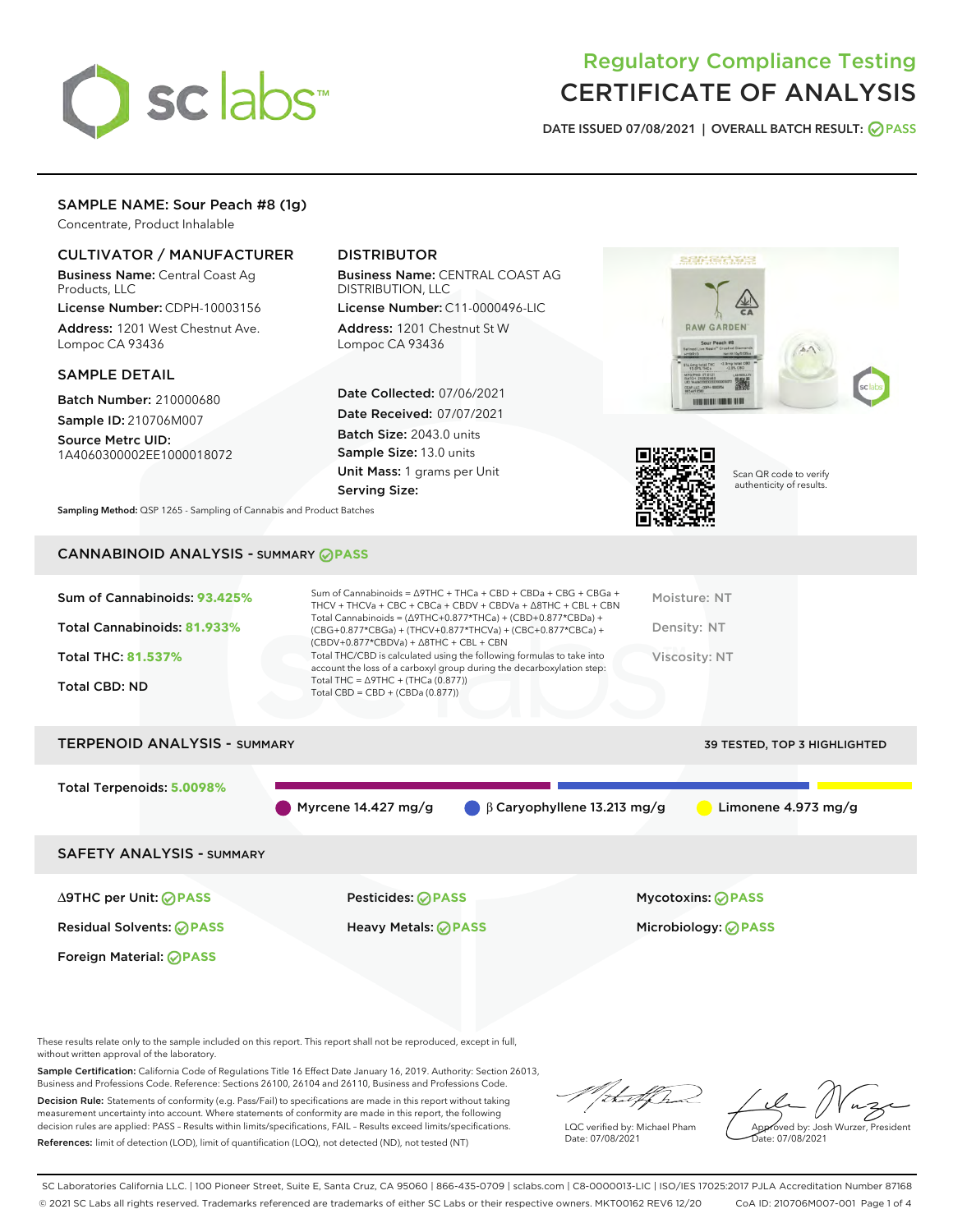



SOUR PEACH #8 (1G) | DATE ISSUED 07/08/2021 | OVERALL BATCH RESULT: **○** PASS

## CANNABINOID TEST RESULTS - 07/08/2021 2 PASS

Tested by high-performance liquid chromatography with diode-array detection (HPLC-DAD). **Method:** QSP 1157 - Analysis of Cannabinoids by HPLC-DAD

#### TOTAL CANNABINOIDS: **81.933%**

Total Cannabinoids (Total THC) + (Total CBD) + (Total CBG) + (Total THCV) + (Total CBC) + (Total CBDV) + ∆8THC + CBL + CBN

TOTAL THC: **81.537%** Total THC (∆9THC+0.877\*THCa)

TOTAL CBD: ND

Total CBD (CBD+0.877\*CBDa)

TOTAL CBG: ND Total CBG (CBG+0.877\*CBGa)

TOTAL THCV: 0.396% Total THCV (THCV+0.877\*THCVa)

TOTAL CBC: ND Total CBC (CBC+0.877\*CBCa)

TOTAL CBDV: ND Total CBDV (CBDV+0.877\*CBDVa)

| <b>COMPOUND</b>            | LOD/LOQ<br>(mg/g) | <b>MEASUREMENT</b><br><b>UNCERTAINTY</b><br>(mg/g) | <b>RESULT</b><br>(mg/g) | <b>RESULT</b><br>(%) |
|----------------------------|-------------------|----------------------------------------------------|-------------------------|----------------------|
| <b>THCa</b>                | 0.05/0.14         | ±23.894                                            | 929.73                  | 92.973               |
| <b>THCVa</b>               | 0.07/0.20         | ±0.216                                             | 4.52                    | 0.452                |
| <b>A9THC</b>               | 0.06 / 0.26       | N/A                                                | <b>ND</b>               | <b>ND</b>            |
| $\triangle$ 8THC           | 0.1/0.4           | N/A                                                | <b>ND</b>               | <b>ND</b>            |
| <b>THCV</b>                | 0.1 / 0.2         | N/A                                                | <b>ND</b>               | <b>ND</b>            |
| <b>CBD</b>                 | 0.07/0.29         | N/A                                                | <b>ND</b>               | <b>ND</b>            |
| <b>CBDa</b>                | 0.02/0.19         | N/A                                                | <b>ND</b>               | <b>ND</b>            |
| <b>CBDV</b>                | 0.04/0.15         | N/A                                                | <b>ND</b>               | <b>ND</b>            |
| <b>CBDVa</b>               | 0.03/0.53         | N/A                                                | <b>ND</b>               | <b>ND</b>            |
| <b>CBG</b>                 | 0.06/0.19         | N/A                                                | <b>ND</b>               | <b>ND</b>            |
| <b>CBGa</b>                | 0.1/0.2           | N/A                                                | <b>ND</b>               | <b>ND</b>            |
| <b>CBL</b>                 | 0.06/0.24         | N/A                                                | <b>ND</b>               | <b>ND</b>            |
| <b>CBN</b>                 | 0.1/0.3           | N/A                                                | <b>ND</b>               | <b>ND</b>            |
| <b>CBC</b>                 | 0.2 / 0.5         | N/A                                                | <b>ND</b>               | <b>ND</b>            |
| <b>CBCa</b>                | 0.07/0.28         | N/A                                                | <b>ND</b>               | <b>ND</b>            |
| <b>SUM OF CANNABINOIDS</b> |                   |                                                    | 934.25 mg/g             | 93.425%              |

#### **UNIT MASS: 1 grams per Unit**

| ∆9THC per Unit                        | 1120 per-package limit     | <b>ND</b>                    | <b>PASS</b> |
|---------------------------------------|----------------------------|------------------------------|-------------|
| <b>Total THC per Unit</b>             |                            | 815.37 mg/unit               |             |
| <b>CBD per Unit</b>                   |                            | <b>ND</b>                    |             |
| <b>Total CBD per Unit</b>             |                            | <b>ND</b>                    |             |
| Sum of Cannabinoids<br>per Unit       |                            | 934.25 mg/unit               |             |
| <b>Total Cannabinoids</b><br>per Unit |                            | 819.33 mg/unit               |             |
| <b>MOISTURE TEST RESULT</b>           | <b>DENSITY TEST RESULT</b> | <b>VISCOSITY TEST RESULT</b> |             |

Not Tested

Not Tested

Not Tested

TERPENOID TEST RESULTS - 07/08/2021

Terpene analysis utilizing gas chromatography-flame ionization detection (GC-FID). **Method:** QSP 1192 - Analysis of Terpenoids by GC-FID

| <b>COMPOUND</b>           | LOD/LOQ<br>(mg/g) | <b>MEASUREMENT</b><br><b>UNCERTAINTY</b><br>(mg/g) | <b>RESULT</b><br>(mg/g)                         | <b>RESULT</b><br>$(\%)$ |
|---------------------------|-------------------|----------------------------------------------------|-------------------------------------------------|-------------------------|
| <b>Myrcene</b>            | 0.008 / 0.025     | ±0.1861                                            | 14.427                                          | 1.4427                  |
| $\beta$ Caryophyllene     | 0.004 / 0.012     | ±0.4704                                            | 13.213                                          | 1.3213                  |
| Limonene                  | 0.005 / 0.016     | ±0.0711                                            | 4.973                                           | 0.4973                  |
| $\alpha$ Humulene         | 0.009/0.029       | ±0.1016                                            | 3.166                                           | 0.3166                  |
| Terpinolene               | 0.008 / 0.026     | ±0.0532                                            | 2.594                                           | 0.2594                  |
| Linalool                  | 0.009/0.032       | ±0.0939                                            | 2.470                                           | 0.2470                  |
| trans- $\beta$ -Farnesene | 0.008 / 0.025     | ±0.0867                                            | 2.441                                           | 0.2441                  |
| Ocimene                   | 0.011 / 0.038     | ±0.0663                                            | 2.066                                           | 0.2066                  |
| Terpineol                 | 0.016 / 0.055     | ±0.0749                                            | 1.220                                           | 0.1220                  |
| Fenchol                   | 0.010 / 0.034     | ±0.0400                                            | 1.034                                           | 0.1034                  |
| $\beta$ Pinene            | 0.004 / 0.014     | ±0.0085                                            | 0.739                                           | 0.0739                  |
| $\alpha$ Pinene           | 0.005 / 0.017     | ±0.0039                                            | 0.456                                           | 0.0456                  |
| <b>Borneol</b>            | 0.005 / 0.016     | ±0.0144                                            | 0.344                                           | 0.0344                  |
| Valencene                 | 0.009 / 0.030     | ±0.0150                                            | 0.218                                           | 0.0218                  |
| $\alpha$ Bisabolol        | 0.008 / 0.026     | ±0.0069                                            | 0.130                                           | 0.0130                  |
| 3 Carene                  | 0.005 / 0.018     | ±0.0012                                            | 0.085                                           | 0.0085                  |
| Caryophyllene<br>Oxide    | 0.010 / 0.033     | ±0.0036                                            | 0.079                                           | 0.0079                  |
| $\alpha$ Phellandrene     | 0.006 / 0.020     | ±0.0011                                            | 0.078                                           | 0.0078                  |
| $\alpha$ Terpinene        | 0.005 / 0.017     | ±0.0010                                            | 0.064                                           | 0.0064                  |
| Camphene                  | 0.005 / 0.015     | ±0.0007                                            | 0.059                                           | 0.0059                  |
| $\gamma$ Terpinene        | 0.006 / 0.018     | ±0.0009                                            | 0.054                                           | 0.0054                  |
| Fenchone                  | 0.009 / 0.028     | ±0.0015                                            | 0.050                                           | 0.0050                  |
| Nerolidol                 | 0.009 / 0.028     | ±0.0030                                            | 0.048                                           | 0.0048                  |
| p-Cymene                  | 0.005 / 0.016     | ±0.0009                                            | 0.034                                           | 0.0034                  |
| Sabinene                  | 0.004 / 0.014     | ±0.0003                                            | 0.023                                           | 0.0023                  |
| Citronellol               | 0.003 / 0.010     | ±0.0010                                            | 0.020                                           | 0.0020                  |
| Nerol                     | 0.003 / 0.011     | ±0.0006                                            | 0.013                                           | 0.0013                  |
| Eucalyptol                | 0.006 / 0.018     | N/A                                                | <loq< th=""><th><loq< th=""></loq<></th></loq<> | <loq< th=""></loq<>     |
| Sabinene Hydrate          | 0.006 / 0.022     | N/A                                                | <loq< th=""><th><loq< th=""></loq<></th></loq<> | <loq< th=""></loq<>     |
| (-)-Isopulegol            | 0.005 / 0.016     | N/A                                                | ND                                              | ND                      |
| Camphor                   | 0.006 / 0.019     | N/A                                                | ND                                              | ND                      |
| Isoborneol                | 0.004 / 0.012     | N/A                                                | ND                                              | ND                      |
| Menthol                   | 0.008 / 0.025     | N/A                                                | ND                                              | <b>ND</b>               |
| $R-(+)$ -Pulegone         | 0.003 / 0.011     | N/A                                                | ND                                              | <b>ND</b>               |
| Geraniol                  | 0.002 / 0.007     | N/A                                                | ND                                              | ND                      |
| <b>Geranyl Acetate</b>    | 0.004 / 0.014     | N/A                                                | ND                                              | ND                      |
| $\alpha$ Cedrene          | 0.005 / 0.016     | N/A                                                | <b>ND</b>                                       | <b>ND</b>               |
| Guaiol                    | 0.009 / 0.030     | N/A                                                | ND                                              | ND                      |
| Cedrol                    | 0.008 / 0.027     | N/A                                                | <b>ND</b>                                       | ND                      |
| <b>TOTAL TERPENOIDS</b>   |                   |                                                    | 50.098 mg/g                                     | 5.0098%                 |

SC Laboratories California LLC. | 100 Pioneer Street, Suite E, Santa Cruz, CA 95060 | 866-435-0709 | sclabs.com | C8-0000013-LIC | ISO/IES 17025:2017 PJLA Accreditation Number 87168 © 2021 SC Labs all rights reserved. Trademarks referenced are trademarks of either SC Labs or their respective owners. MKT00162 REV6 12/20 CoA ID: 210706M007-001 Page 2 of 4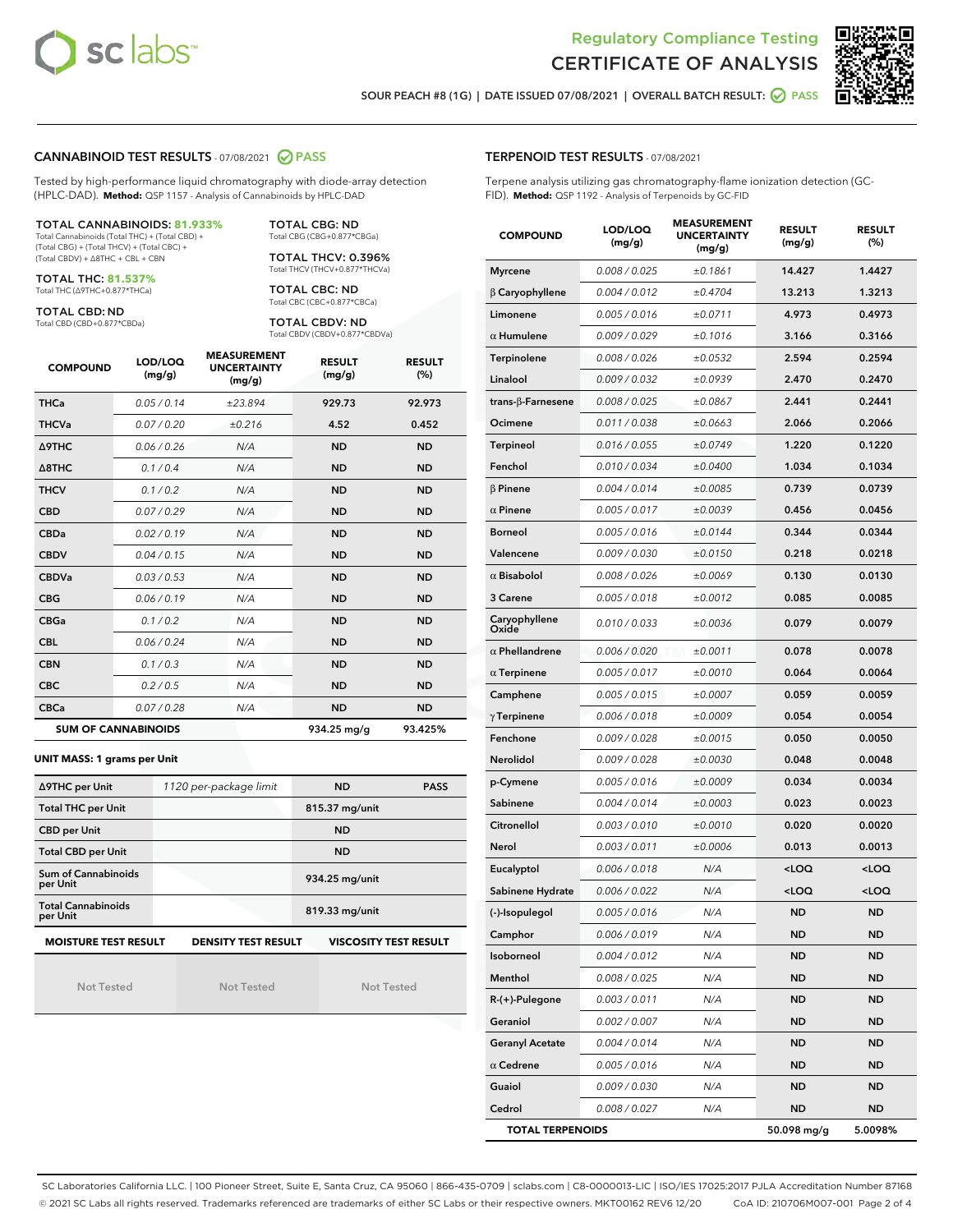



SOUR PEACH #8 (1G) | DATE ISSUED 07/08/2021 | OVERALL BATCH RESULT:  $\bigcirc$  PASS

# CATEGORY 1 PESTICIDE TEST RESULTS - 07/08/2021 2 PASS

Pesticide and plant growth regulator analysis utilizing high-performance liquid chromatography-mass spectrometry (HPLC-MS) or gas chromatography-mass spectrometry (GC-MS). \*GC-MS utilized where indicated. **Method:** QSP 1212 - Analysis of Pesticides and Mycotoxins by LC-MS or QSP 1213 - Analysis of Pesticides by GC-MS

| <b>COMPOUND</b>             | LOD/LOQ<br>$(\mu g/g)$ | <b>ACTION</b><br><b>LIMIT</b><br>$(\mu g/g)$ | <b>MEASUREMENT</b><br><b>UNCERTAINTY</b><br>$(\mu g/g)$ | <b>RESULT</b><br>$(\mu g/g)$ | <b>RESULT</b> |
|-----------------------------|------------------------|----------------------------------------------|---------------------------------------------------------|------------------------------|---------------|
| Aldicarb                    | 0.03/0.08              | $>$ LOD                                      | N/A                                                     | <b>ND</b>                    | <b>PASS</b>   |
| Carbofuran                  | 0.02 / 0.05            | $\ge$ LOD                                    | N/A                                                     | <b>ND</b>                    | <b>PASS</b>   |
| Chlordane*                  | 0.03/0.08              | $>$ LOD                                      | N/A                                                     | <b>ND</b>                    | <b>PASS</b>   |
| Chlorfenapyr*               | 0.03/0.10              | $\ge$ LOD                                    | N/A                                                     | <b>ND</b>                    | <b>PASS</b>   |
| Chlorpyrifos                | 0.02 / 0.06            | $\ge$ LOD                                    | N/A                                                     | <b>ND</b>                    | <b>PASS</b>   |
| Coumaphos                   | 0.02 / 0.07            | $\ge$ LOD                                    | N/A                                                     | <b>ND</b>                    | <b>PASS</b>   |
| Daminozide                  | 0.02 / 0.07            | $\ge$ LOD                                    | N/A                                                     | <b>ND</b>                    | <b>PASS</b>   |
| <b>DDVP</b><br>(Dichlorvos) | 0.03/0.09              | $\ge$ LOD                                    | N/A                                                     | <b>ND</b>                    | <b>PASS</b>   |
| <b>Dimethoate</b>           | 0.03/0.08              | $\ge$ LOD                                    | N/A                                                     | <b>ND</b>                    | <b>PASS</b>   |
| Ethoprop(hos)               | 0.03/0.10              | $\ge$ LOD                                    | N/A                                                     | <b>ND</b>                    | <b>PASS</b>   |
| Etofenprox                  | 0.02 / 0.06            | $\ge$ LOD                                    | N/A                                                     | <b>ND</b>                    | <b>PASS</b>   |
| Fenoxycarb                  | 0.03/0.08              | $\ge$ LOD                                    | N/A                                                     | <b>ND</b>                    | <b>PASS</b>   |
| Fipronil                    | 0.03/0.08              | $>$ LOD                                      | N/A                                                     | <b>ND</b>                    | <b>PASS</b>   |
| Imazalil                    | 0.02 / 0.06            | $>$ LOD                                      | N/A                                                     | <b>ND</b>                    | <b>PASS</b>   |
| Methiocarb                  | 0.02 / 0.07            | $\ge$ LOD                                    | N/A                                                     | <b>ND</b>                    | <b>PASS</b>   |
| Methyl<br>parathion         | 0.03/0.10              | $\ge$ LOD                                    | N/A                                                     | <b>ND</b>                    | <b>PASS</b>   |
| <b>Mevinphos</b>            | 0.03/0.09              | $\ge$ LOD                                    | N/A                                                     | <b>ND</b>                    | <b>PASS</b>   |
| Paclobutrazol               | 0.02 / 0.05            | $>$ LOD                                      | N/A                                                     | <b>ND</b>                    | <b>PASS</b>   |
| Propoxur                    | 0.03/0.09              | $\ge$ LOD                                    | N/A                                                     | <b>ND</b>                    | <b>PASS</b>   |
| Spiroxamine                 | 0.03 / 0.08            | $\ge$ LOD                                    | N/A                                                     | <b>ND</b>                    | <b>PASS</b>   |
| Thiacloprid                 | 0.03/0.10              | $\ge$ LOD                                    | N/A                                                     | <b>ND</b>                    | <b>PASS</b>   |

## CATEGORY 2 PESTICIDE TEST RESULTS - 07/08/2021 @ PASS

| <b>COMPOUND</b>          | LOD/LOO<br>$(\mu g/g)$ | <b>ACTION</b><br>LIMIT<br>$(\mu g/g)$ | <b>MEASUREMENT</b><br><b>UNCERTAINTY</b><br>$(\mu g/g)$ | <b>RESULT</b><br>$(\mu g/g)$ | <b>RESULT</b> |  |
|--------------------------|------------------------|---------------------------------------|---------------------------------------------------------|------------------------------|---------------|--|
| Abamectin                | 0.03/0.10              | 0.1                                   | N/A                                                     | <b>ND</b>                    | <b>PASS</b>   |  |
| Acephate                 | 0.02/0.07              | 0.1                                   | N/A                                                     | <b>ND</b>                    | <b>PASS</b>   |  |
| Acequinocyl              | 0.02/0.07              | 0.1                                   | N/A                                                     | <b>ND</b>                    | <b>PASS</b>   |  |
| Acetamiprid              | 0.02 / 0.05            | 0.1                                   | N/A                                                     | <b>ND</b>                    | <b>PASS</b>   |  |
| Azoxystrobin             | 0.02/0.07              | 0.1                                   | N/A                                                     | <b>ND</b>                    | <b>PASS</b>   |  |
| <b>Bifenazate</b>        | 0.01 / 0.04            | 0.1                                   | N/A                                                     | <b>ND</b>                    | <b>PASS</b>   |  |
| <b>Bifenthrin</b>        | 0.02/0.05              | 3                                     | N/A                                                     | <b>ND</b>                    | <b>PASS</b>   |  |
| <b>Boscalid</b>          | 0.03/0.09              | 0.1                                   | N/A                                                     | <b>ND</b>                    | <b>PASS</b>   |  |
| Captan                   | 0.19/0.57              | 0.7                                   | N/A                                                     | <b>ND</b>                    | <b>PASS</b>   |  |
| Carbaryl                 | 0.02/0.06              | 0.5                                   | N/A                                                     | <b>ND</b>                    | <b>PASS</b>   |  |
| Chlorantranilip-<br>role | 0.04/0.12              | 10                                    | N/A                                                     | <b>ND</b>                    | <b>PASS</b>   |  |
| Clofentezine             | 0.03/0.09              | 0.1                                   | N/A                                                     | <b>ND</b>                    | <b>PASS</b>   |  |

## CATEGORY 2 PESTICIDE TEST RESULTS - 07/08/2021 continued

| <b>COMPOUND</b>               | LOD/LOQ<br>$(\mu g/g)$ | <b>ACTION</b><br>LIMIT<br>$(\mu g/g)$ | <b>MEASUREMENT</b><br><b>UNCERTAINTY</b><br>(µg/g) | <b>RESULT</b><br>(µg/g) | <b>RESULT</b> |
|-------------------------------|------------------------|---------------------------------------|----------------------------------------------------|-------------------------|---------------|
| Cyfluthrin                    | 0.12 / 0.38            | 2                                     | N/A                                                | ND                      | <b>PASS</b>   |
| Cypermethrin                  | 0.11 / 0.32            | $\mathbf{1}$                          | N/A                                                | <b>ND</b>               | <b>PASS</b>   |
| <b>Diazinon</b>               | 0.02 / 0.05            | 0.1                                   | N/A                                                | ND                      | <b>PASS</b>   |
| Dimethomorph                  | 0.03 / 0.09            | 2                                     | N/A                                                | ND                      | <b>PASS</b>   |
| Etoxazole                     | 0.02 / 0.06            | 0.1                                   | N/A                                                | ND                      | <b>PASS</b>   |
| Fenhexamid                    | 0.03 / 0.09            | 0.1                                   | N/A                                                | ND                      | <b>PASS</b>   |
| Fenpyroximate                 | 0.02 / 0.06            | 0.1                                   | N/A                                                | ND                      | <b>PASS</b>   |
| Flonicamid                    | 0.03 / 0.10            | 0.1                                   | N/A                                                | <b>ND</b>               | <b>PASS</b>   |
| Fludioxonil                   | 0.03 / 0.10            | 0.1                                   | N/A                                                | ND                      | <b>PASS</b>   |
| Hexythiazox                   | 0.02 / 0.07            | 0.1                                   | N/A                                                | ND                      | <b>PASS</b>   |
| Imidacloprid                  | 0.04 / 0.11            | 5                                     | N/A                                                | <b>ND</b>               | <b>PASS</b>   |
| Kresoxim-methyl               | 0.02 / 0.07            | 0.1                                   | N/A                                                | <b>ND</b>               | <b>PASS</b>   |
| Malathion                     | 0.03 / 0.09            | 0.5                                   | N/A                                                | ND                      | <b>PASS</b>   |
| Metalaxyl                     | 0.02 / 0.07            | $\overline{c}$                        | N/A                                                | <b>ND</b>               | <b>PASS</b>   |
| Methomyl                      | 0.03 / 0.10            | 1                                     | N/A                                                | <b>ND</b>               | <b>PASS</b>   |
| Myclobutanil                  | 0.03 / 0.09            | 0.1                                   | N/A                                                | ND                      | <b>PASS</b>   |
| Naled                         | 0.02 / 0.07            | 0.1                                   | N/A                                                | ND                      | <b>PASS</b>   |
| Oxamyl                        | 0.04/0.11              | 0.5                                   | N/A                                                | ND                      | <b>PASS</b>   |
| Pentachloronitro-<br>benzene* | 0.03 / 0.09            | 0.1                                   | N/A                                                | ND                      | PASS          |
| Permethrin                    | 0.04 / 0.12            | 0.5                                   | N/A                                                | <b>ND</b>               | <b>PASS</b>   |
| Phosmet                       | 0.03/0.10              | 0.1                                   | N/A                                                | ND                      | <b>PASS</b>   |
| Piperonylbu-<br>toxide        | 0.02 / 0.07            | 3                                     | N/A                                                | ND                      | <b>PASS</b>   |
| Prallethrin                   | 0.03 / 0.08            | 0.1                                   | N/A                                                | ND                      | <b>PASS</b>   |
| Propiconazole                 | 0.02 / 0.07            | 0.1                                   | N/A                                                | ND                      | PASS          |
| Pyrethrins                    | 0.04 / 0.12            | 0.5                                   | N/A                                                | ND                      | <b>PASS</b>   |
| Pyridaben                     | 0.02 / 0.07            | 0.1                                   | N/A                                                | ND                      | PASS          |
| Spinetoram                    | 0.02 / 0.07            | 0.1                                   | N/A                                                | ND                      | PASS          |
| Spinosad                      | 0.02 / 0.07            | 0.1                                   | N/A                                                | <b>ND</b>               | <b>PASS</b>   |
| Spiromesifen                  | 0.02 / 0.05            | 0.1                                   | N/A                                                | ND                      | PASS          |
| Spirotetramat                 | 0.02 / 0.06            | 0.1                                   | N/A                                                | ND                      | <b>PASS</b>   |
| Tebuconazole                  | 0.02 / 0.07            | 0.1                                   | N/A                                                | ND                      | <b>PASS</b>   |
| Thiamethoxam                  | 0.03 / 0.10            | 5                                     | N/A                                                | ND                      | <b>PASS</b>   |
| Trifloxystrobin               | 0.03 / 0.08            | 0.1                                   | N/A                                                | <b>ND</b>               | <b>PASS</b>   |

SC Laboratories California LLC. | 100 Pioneer Street, Suite E, Santa Cruz, CA 95060 | 866-435-0709 | sclabs.com | C8-0000013-LIC | ISO/IES 17025:2017 PJLA Accreditation Number 87168 © 2021 SC Labs all rights reserved. Trademarks referenced are trademarks of either SC Labs or their respective owners. MKT00162 REV6 12/20 CoA ID: 210706M007-001 Page 3 of 4